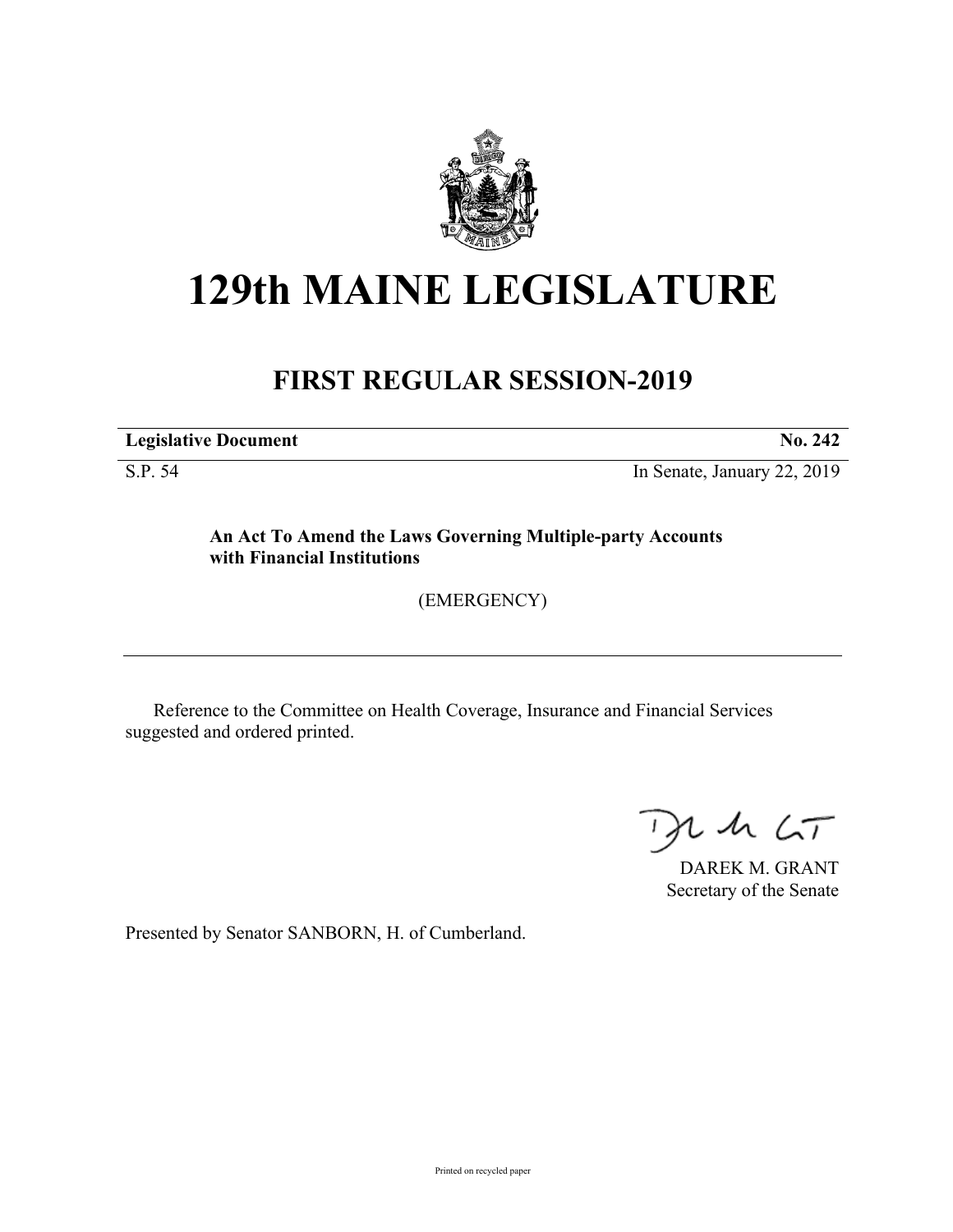- **Emergency preamble. Whereas,** acts and resolves of the Legislature do not become effective until 90 days after adjournment unless enacted as emergencies; and
- **Whereas,** financial institutions in this State are committed to preventing elder financial abuse; and

 **Whereas,** the change in procedure for opening a multiple-party account and converting a single-party account to a multiple-party account with a financial institution established by Public Law 2017, chapter 390 may result in issues with opening and converting such accounts before the effective date of the new probate code on July 1, 2019; and

- **Whereas,** delaying this change will allow financial institutions to offer agency designations allowed by the new probate code and help combat elder financial abuse; and
- **Whereas,** in the judgment of the Legislature, these facts create an emergency within the meaning of the Constitution of Maine and require the following legislation as immediately necessary for the preservation of the public peace, health and safety; now, therefore,
- **Be it enacted by the People of the State of Maine as follows:**
- **Sec. 1. 9-B MRSA §427, sub-§13,** as amended by PL 2017, c. 390, §1 and c. 402, Pt. C, §23 and affected by Pt. F, §1, is repealed and the following enacted in its place:

 **13. Notice on opening certain accounts.** A signature card or other document establishing a multiple-party account, as defined in Title 18-A, section 6-101, must contain a clear and conspicuous printed notice to the depositor that on the depositor's death the balance in the account will belong to the surviving party.

- This subsection is repealed July 1, 2019.
- **Sec. 2. 9-B MRSA §427, sub-§13-A** is enacted to read:

 **13-A. Notice on opening certain accounts.** A signature card or other document establishing a multiple-party account, as defined in Title 18-C, section 6-201, must contain a clear and conspicuous printed notice to the depositor that on the depositor's death the balance in the account will belong to the surviving party. At the time a multiple-party account is established or at the time a single-party account is converted to a multiple-party account with a financial institution, the document establishing the account or adding another party must include for each party to the account the question, "Do you intend for the sum remaining upon your death to belong to the surviving party or parties? Yes or No." The question required by this subsection must be answered in writing on the form by each party to the account prior to opening the account. The answer provided on the form required by this subsection does not have any effect on any legal presumption or inference available in any civil or criminal matter.